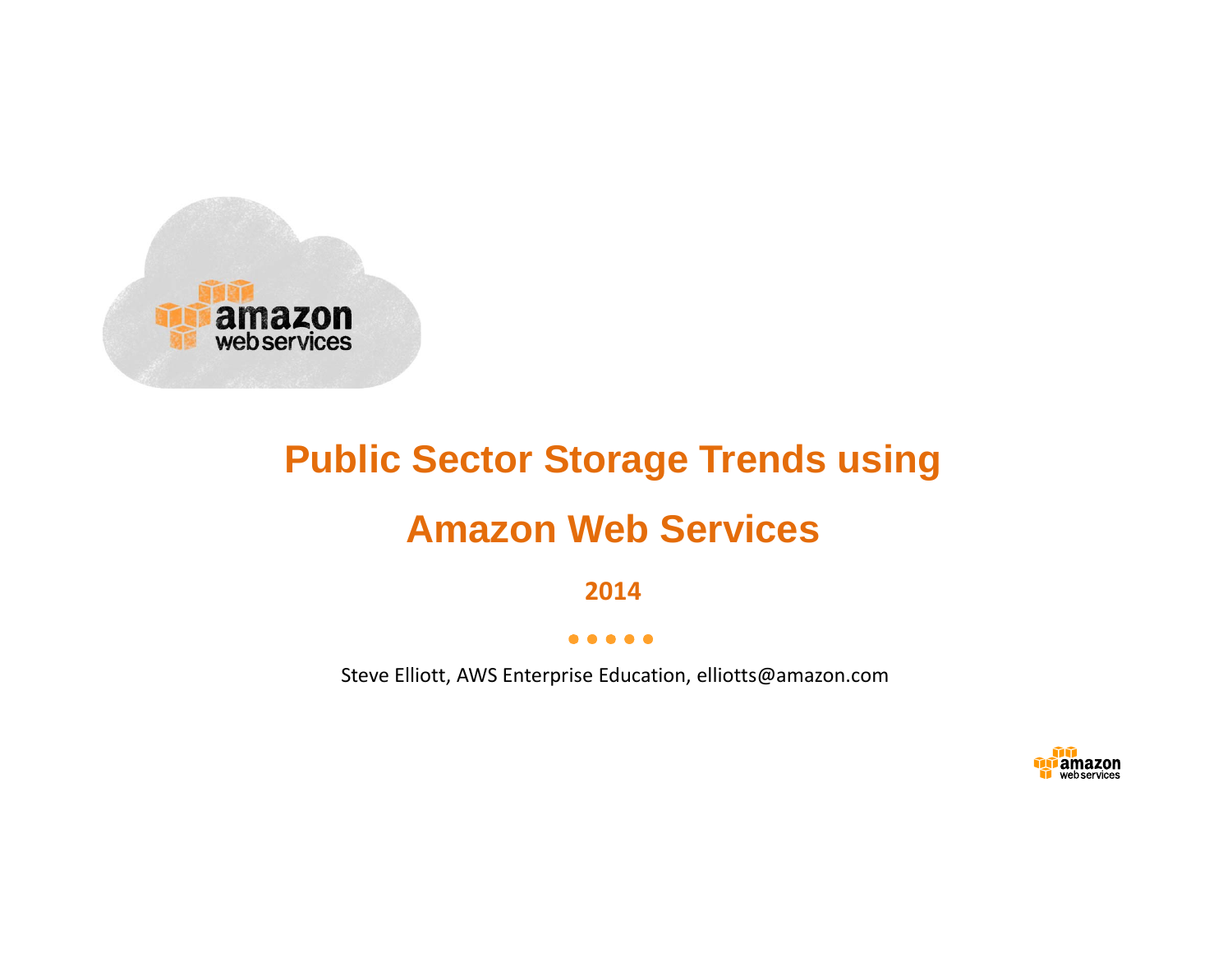**Research Data Storage**

**Web Site Hosting**



**Climate Change Research**

**Data Storage**

**Data Archive**

**Media Streaming**

**Mission Critical Systems**

**Disaster Recovery**

## **3,000+ Academic Institutions 800+ Government Agencies**





**Space Missions**

**High Performance Computing**

**Learning Management Systems Transportation Research**

**Live Event Streaming**

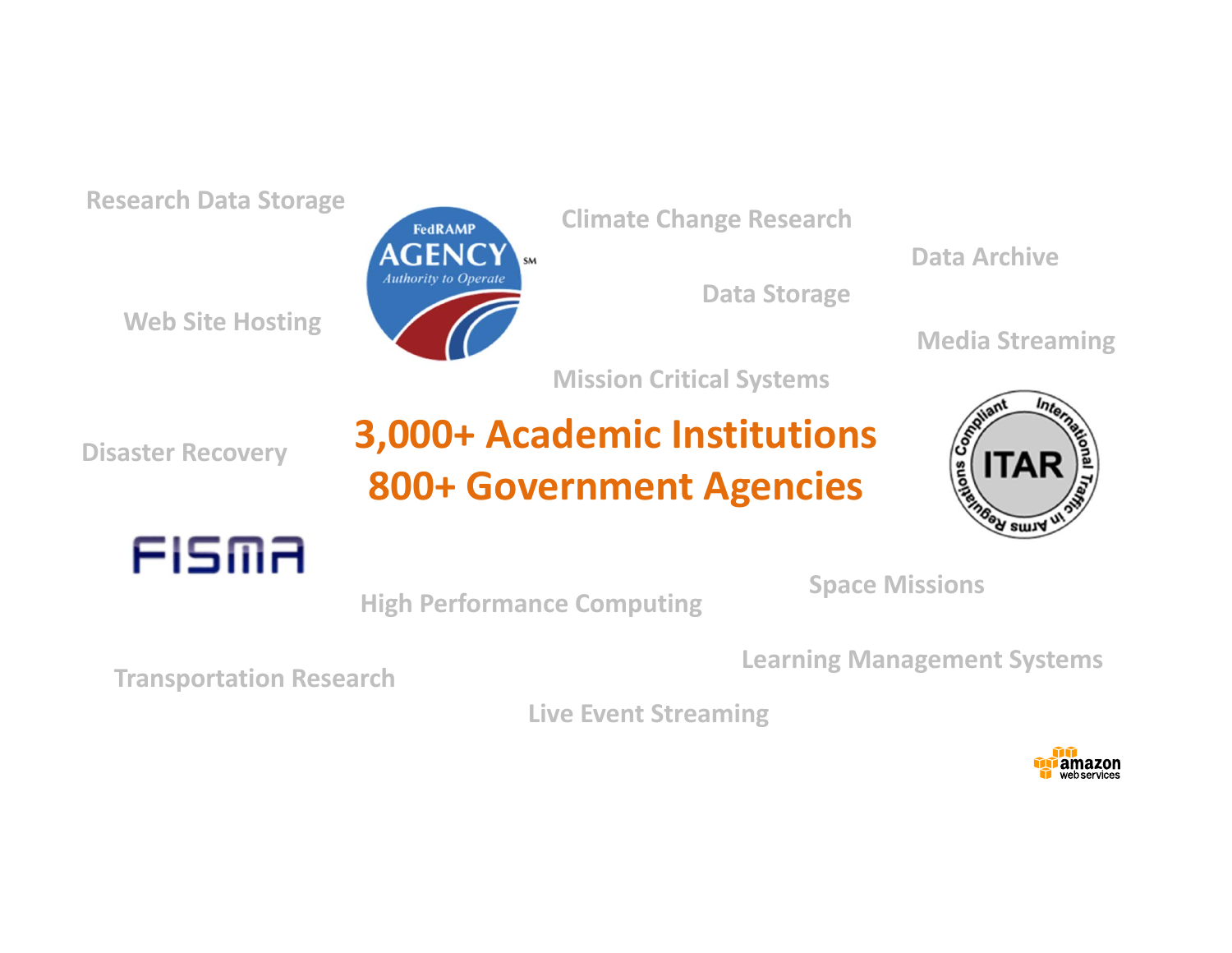#### **Data Preservation via Durability: S3 and Glacier**

- $\blacksquare$ - Available in all (4) US Regions
	- ‐ US East, US West (OR), US West (N. CA) and US GovCloud (S3 only)
- $\overline{\phantom{a}}$ Designed for (11) 9s of durability per region
- ‐ Consider the durability when replicating data across multiple AWS Regions.
	- ‐ Copy 1 in S3/Glacier in US East, designed for (11) 9s of durability
	- ‐ Copy 2 in S3/Glacier in US West (OR), designed for (11) 9s of durability

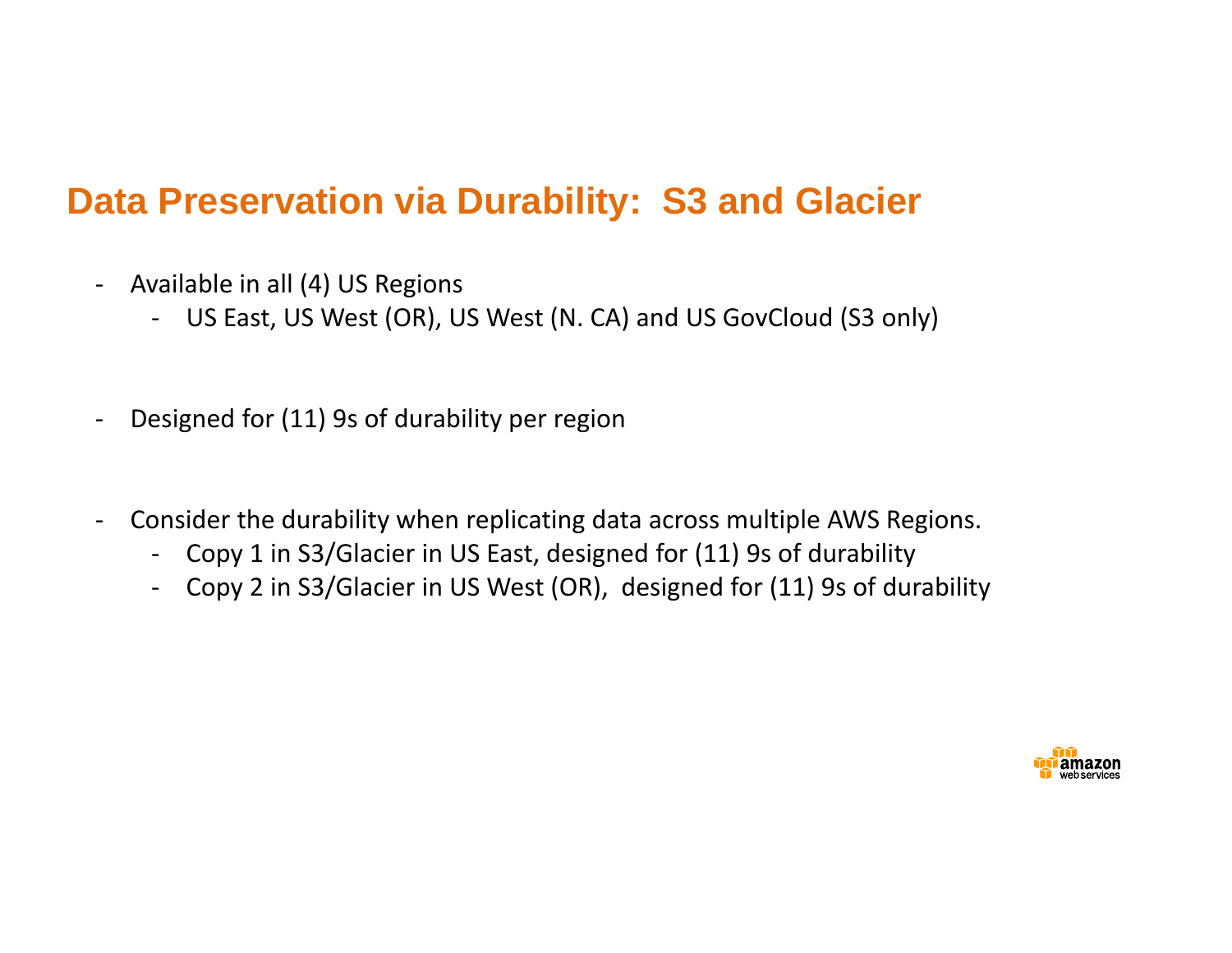#### **Public Sector Storage in Amazon S3 and Glacier**

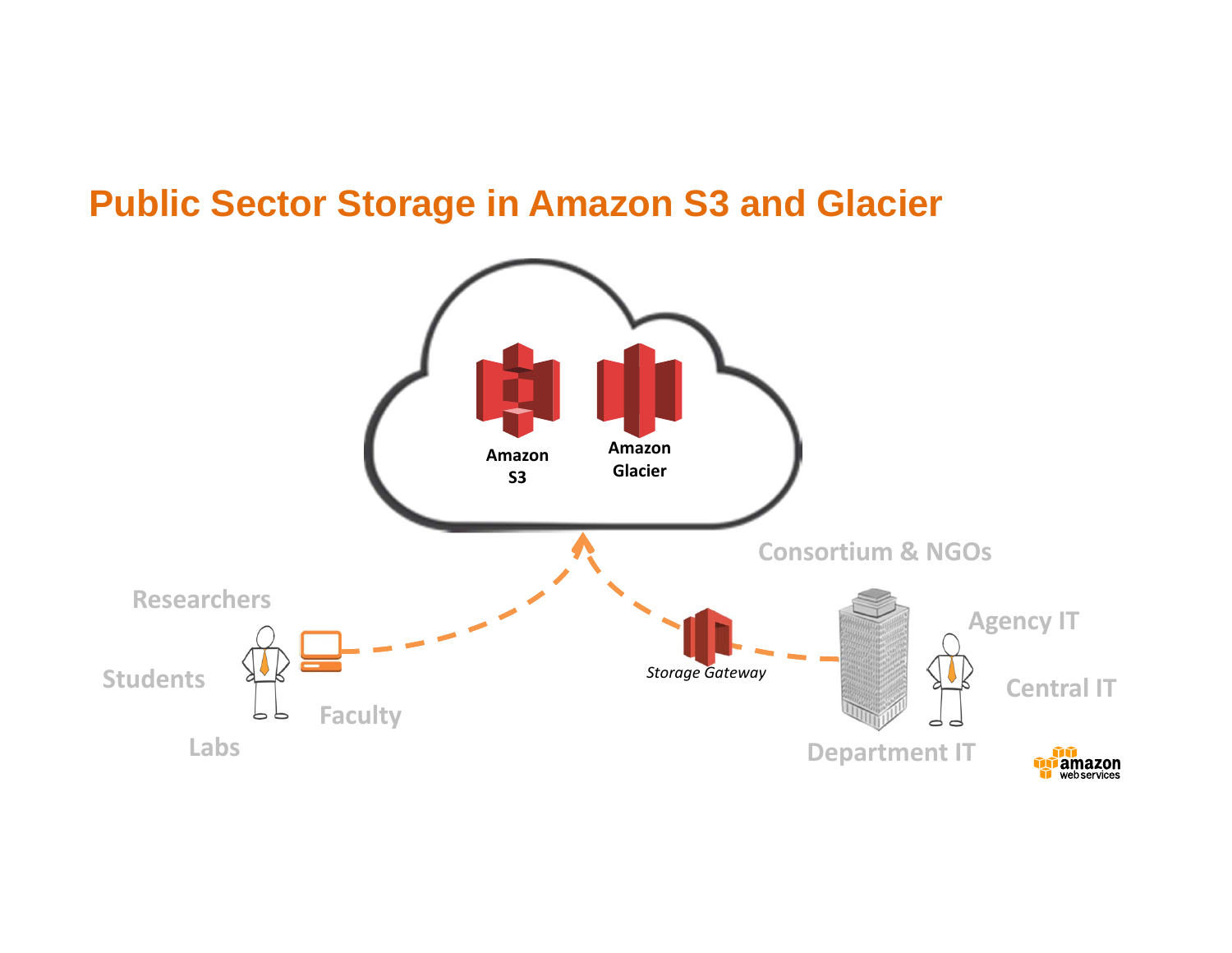#### **Community Data Stores in AWS**



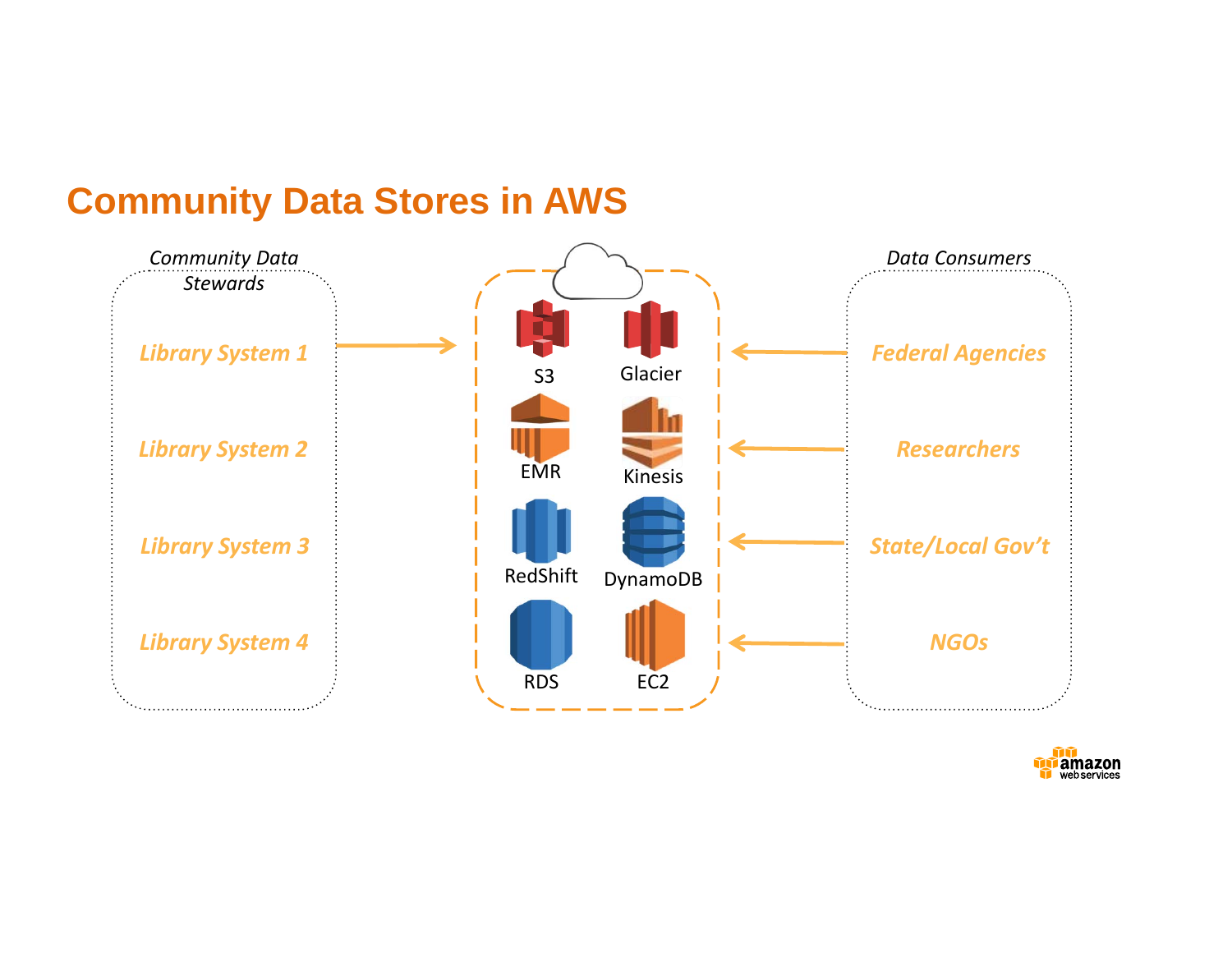#### **Community Data Store Example: Spatial Clearinghouses**